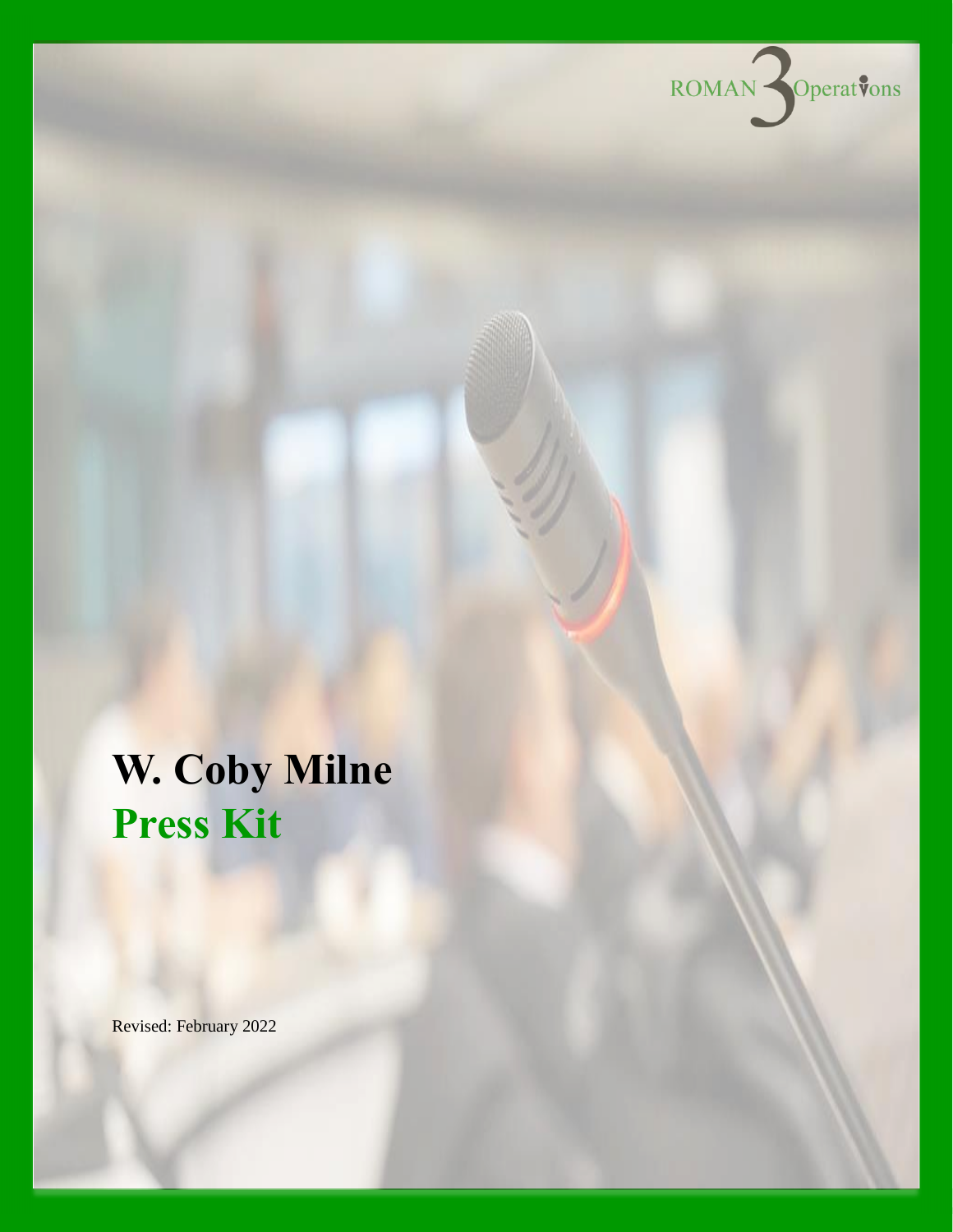

### **W. Coby Milne: Workforce Specialist**



Coby is a skilled facilitator and has an extensive background in workforce and talent development with a master's degree focused on building workforce and organizational capacity. Coby is recognized as a leading expert in the effects that workplace culture has on workforce development and organizational productivity.

Coby has designed and implemented many workforce and organizational development projects for various departments of the Nova

Scotia provincial government, as well as various municipalities. He continues to support progressive workforce and human resource solutions, as well as leading innovative workforce projects, for private businesses, municipalities, municipal corporations, and NGOs.

He is a former economic development executive, who created and lead numerous workforce initiatives to bring stability during periods of uncertainty. Coby now creates educational resources, and provides training and consulting to organizations. Primarily serving those who are looking to leverage their organizational protentional and create a workplace that maximizes productivity and allows all employees to feel respected, trusted, encouraged, and inspired.

### **About Roman 3 Operations**



Our team can provide expert advice on HR challenges related to Performance, Efficiency, and Productivity. We can help you resolve these issues, acting as the 'go to' resource for all your workforce questions



### **Inclusion and Talent Engagement**

We specialize in providing support and training that creates inclusive workplaces to amplify DEI initiatives, increase business performance, and attract/retain top talent.



### **Group Training and Executive Coaching**

We provide transformative training and coaching for management and executive-level professionals. Each learning experience is tailored to your specific needs so you can create sustainable change.

Productivity is the lifeblood of our company. We engage in projects that will have a significant impact on the organizations we serve, and we are committed to the goal of **empowering the workforce**. This can only happen by building strong relationships, valuing diverse perspectives, and listening to others with an open mind.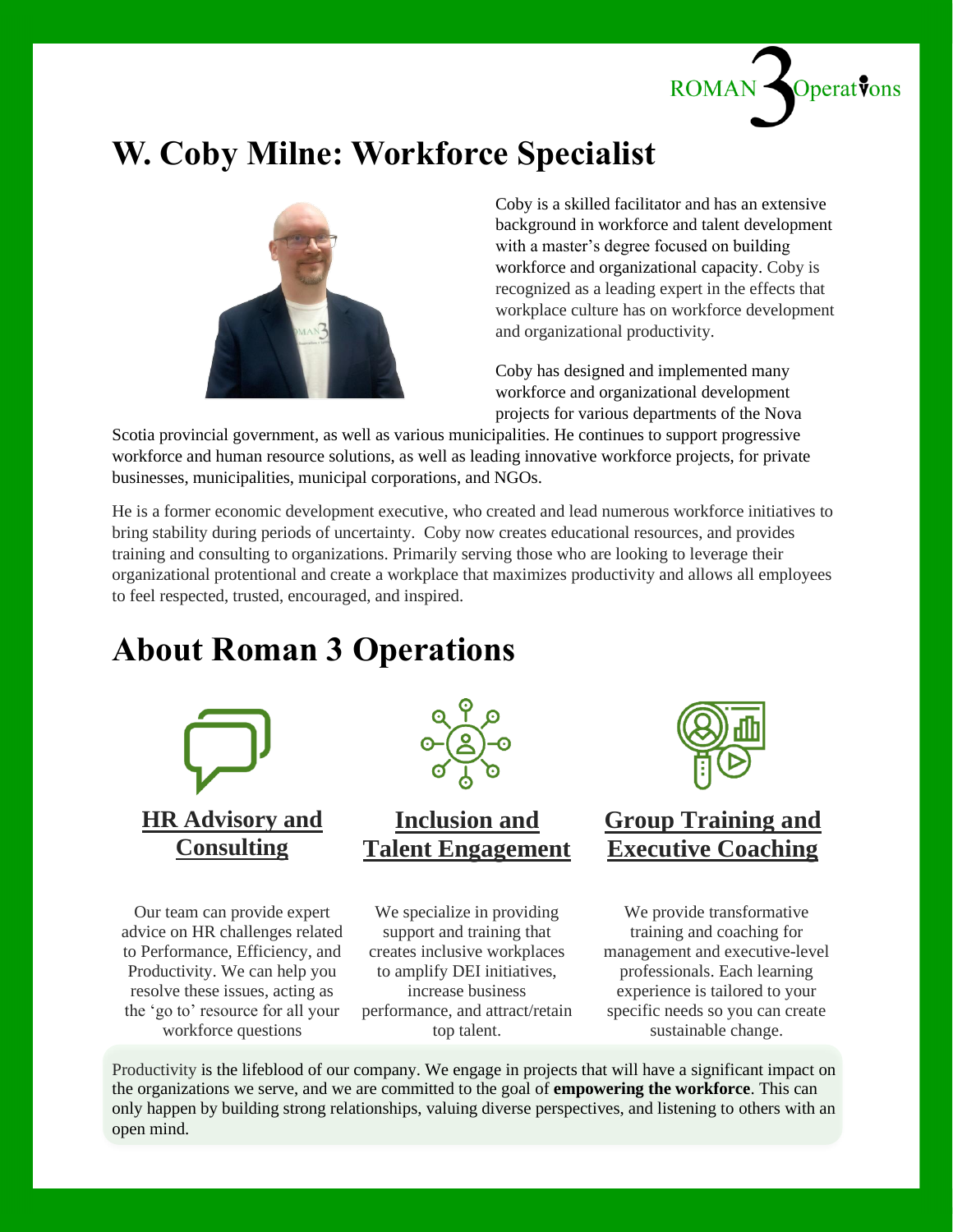

### **Published Articles**

Over the past 5 years, Coby has written over 75 articles on various topics of relevance throughout his career.

#### Career Development:

As an expert in Gameful Design, he has written numerous articles on creating educational resources for the workforce and skill development to support workers and veterans going through career transitions.

#### **Article Sample:**

#### [You can teach interview skills? That's Debatable!](https://www.linkedin.com/pulse/you-can-teach-interview-skills-thats-debatable-w-coby-milne/)

"Wow - Great article! So true! I've spent years 'modeling' how to answer questions with a confident and educated approach, but felt bad that I couldn't just "mind meld" with my clients. I guessed that they wrote down my words, but didn't understand the why and the mechanism behind what I was doing ... and I felt at a loss for ways to really teach it. I think you taught me how! Thank you!!!"

> *-Wendy Haylett* Author ❖ Behavioral & Communication Coach ❖ Meditation Coach ❖ Spiritual Companion

#### Workforce Development:

As an experienced workforce specialist, he has written numerous articles to support better hiring and talent retention principles. Many of his past articles are still popular on sites like Linkedin, and many of the more recent ones draw a lot of attention to Roman 3's Knowledge Suite.

#### **Article Sample:**

#### [Skills vs. Experience: Successfully hiring for today's world](https://www.linkedin.com/pulse/skills-vs-experience-successfully-hiring-2018-w-coby-milne/) (Available on LinkedIn)

"Very good article, Colby. It's good to hear this topic again to reinforce the importance of transferable and adaptive skills, and to hear why employers are reluctant to hire people with potential rather than can hit the ground running. I'd take the soft skills over experience, providing candidates possess at least 70% of the competencies. As said, great research to back up your assertions."

*-Bob McIntosh* Career Coach ♦ LinkedIn Trainer ♦ Online Instructor ♦ Blogging Fanatic ■ I'm on the frontline fighting **The Good Fight** against unemployment **L** LinkedIn Top Voices 2019 | Avid Walker #LinkedInUnleashed

Token [Employees](https://www.academy.roman3.ca/knowledge-suite/token-employees-and-the-minority-tax/) And The Minority Tax (Available on Roman 3 Academy) "Great content!

-*Global Inclusion Online Forum*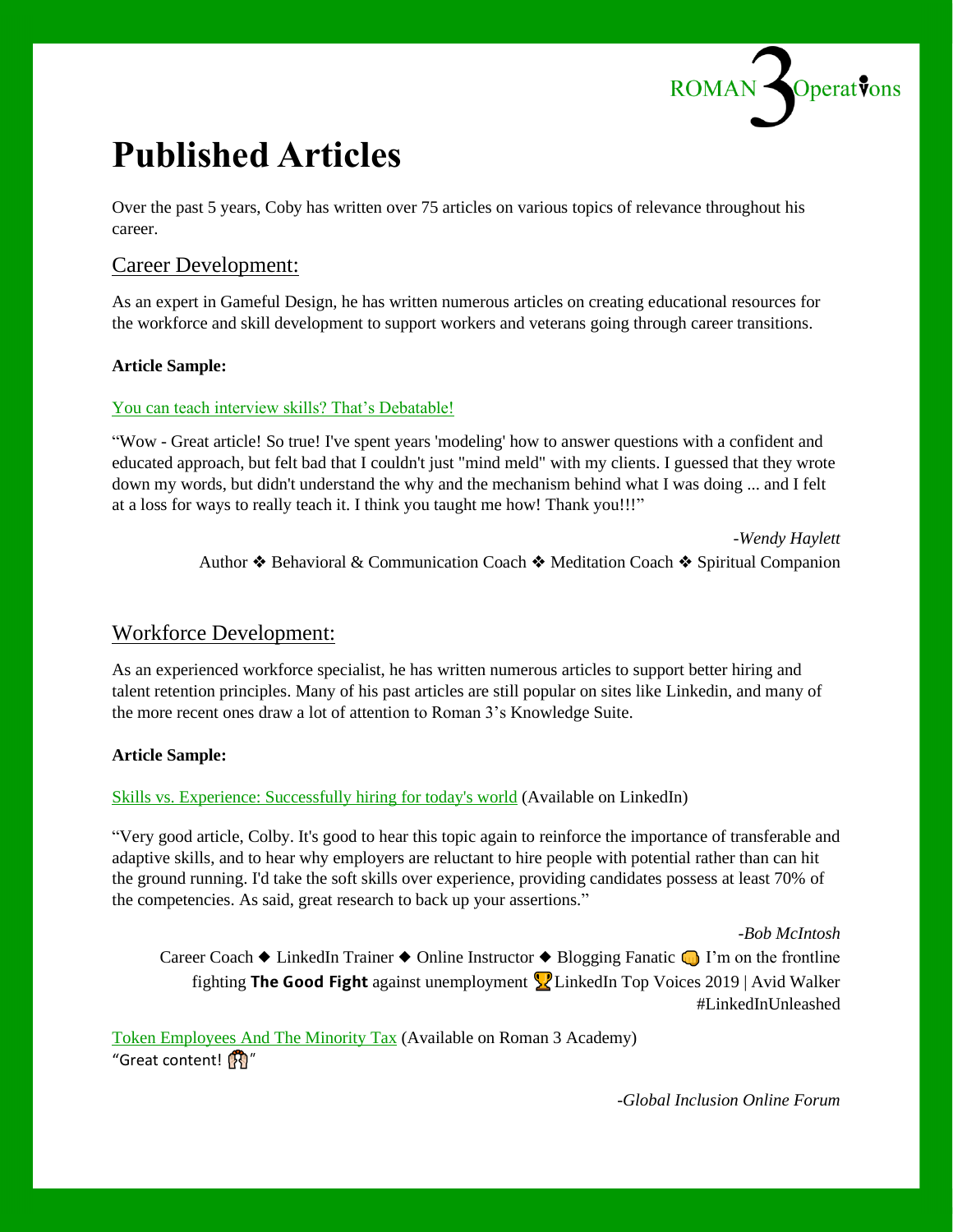

## **Online Courses**

#### 2022 Webinars

In 2022, Coby will be providing dozens of webinars on various topics. Many of which will be self hosted for the general public, and many more in partnership with HR and Industry associations across North America. Here is a sample of a self-hosted course in January 2022.

#### **Diversity, Equity, and Inclusion (DEI): Where To Start?**

The need to strengthen workplace Diversity, Equity, and Inclusion (DEI) is front of mind in virtually all corners of our society. Today's leader knows that making their workplace welcoming and diverse is not just right, it is good for business.

This new outlook has also created new challenges. Knowing the importance is not enough. We need to know how to bring Diversity, Equity, and Inclusion into the workplace in a meaningful way.

The reality is, most leaders are not sure where the path to a more diverse, equitable, and inclusive workplace starts. Do we start with recruitment strategies? Do we invest in equitable accommodations right out of the gate? Or do we work on trying to be more inclusive in our day to day?

Event Link:

<https://www.linkedin.com/events/diversity-equity-andinclusion-d6884188027242074112/about/>

#### On-Demand Training

In 2021, Coby lead the curriculum development to launch Roman 3's on-demand training portal, Roman 3 Academy. The content on Roman 3 Academy are designed with the most cutting edge in online learning's education theories and built to maximize learner engagement and retention. Most courses are aimed to provide professional development of middle managers and executives in all industries. Here is sample of one of Roman 3 Academy's more popular courses.

#### **Rethinking Labour Costs: Increasing Profits and Productivity**

Labour challenges are a major source of stress and concern for many business owners and managers. It is one of the few overlapping problems that is shared by the private, public, and nonprofit sectors. However, when labour problems arise, it is not only the mental burden that it puts on leaders, labour problems have a lot of hidden costs that can really add up and have a major impact on an organization's bottom line.

#### Course Link:

<https://www.academy.roman3.ca/product/rethinking-labour-costs-increasing-profits-and-productivity/>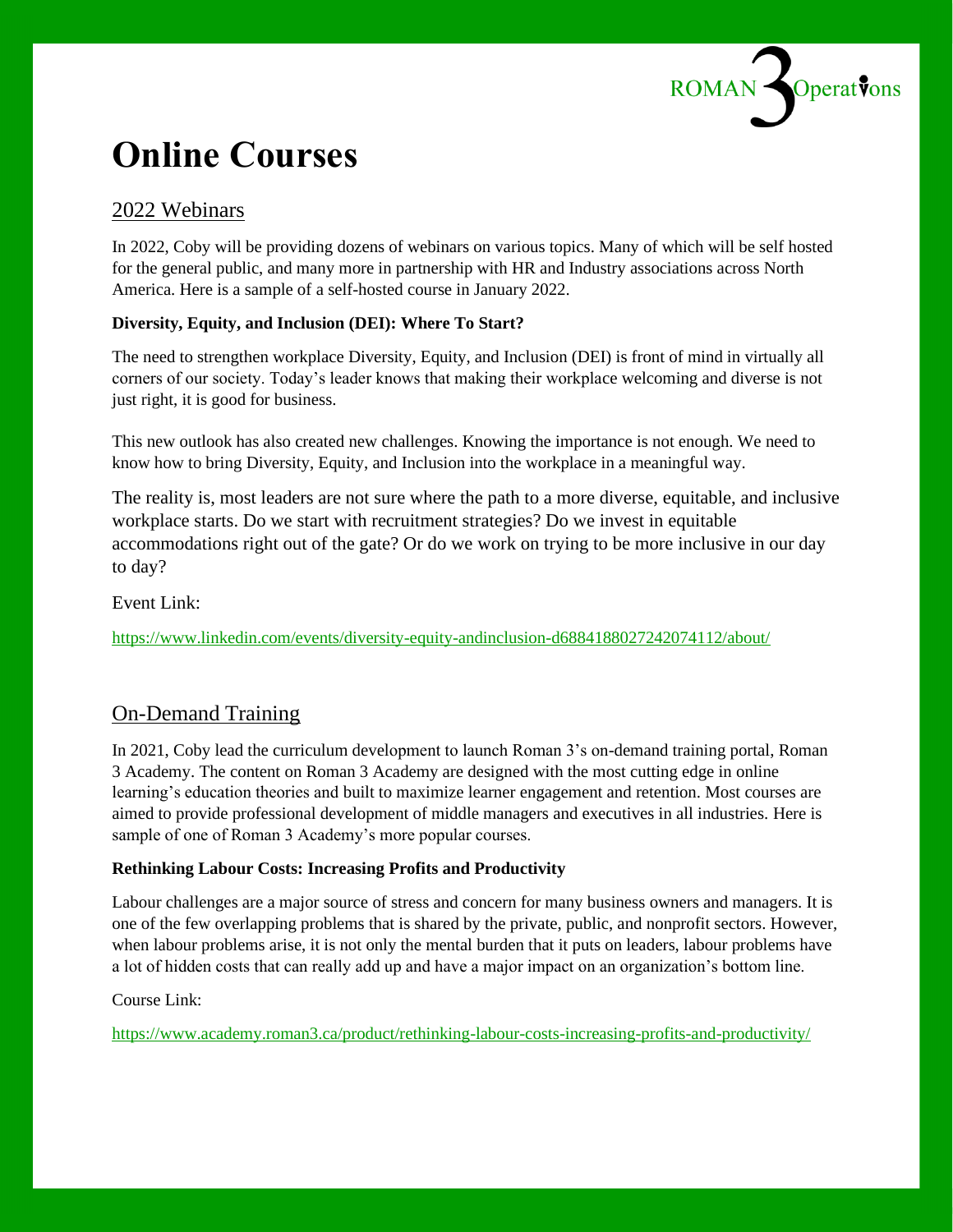

## **YouTube Content**

On February 1<sup>st</sup>, 2022, Roman 3 launched their brand new Youtube Channel, *Solutions Explained by Roman 3*.

Currently, it is still building its audience, but it is expected to have over 30 videos launched in 2022, aiming to draw 3,000 subscribers in its first year.

Coby is a main contributor to the Youtube channel. The videos he designs and contributes to cover topics including, but not limited to:

- The Great Resignation
- Reducing employee burnout
- Reducing the costs of HR issues like turnover or disengagement
- Improving an organization's employer brand
- Common leadership mistakes

Here are links to recent videos on *Solutions Provided by Roman 3*.



The Great Resignation: Steps To Avoid The Big Quit

<https://youtu.be/BojDHxB-Fyg>

**WEBINAR CLIPS** 

How The Workplace Causes Presenteeism And Dissatisfaction WEBINAR CLIP

<https://youtu.be/vUurQZPbRoI>



### **Your Office Is Causing Burnout** ROMAN<sup>2</sup>



Coby brings a fresh perspective, new ideas, and tools to the conversations around organizational productivity and culture. As the lead designer on theories like the [Workplace Culture Hierarchy,](http://www.academy.roman3.ca/workplace-culture-hierarchy) The [7X3](https://www.academy.roman3.ca/knowledge-suite/the-7x3-rule/)  [Rule of the Workplace,](https://www.academy.roman3.ca/knowledge-suite/the-7x3-rule/) and [Integrity Leadership](https://www.academy.roman3.ca/knowledge-suite/integrity-leadership/) he brings new ideas to old problems. Coby has a natural gift for using common, everyday language to explain complicated and complex ideas. He uses short stories, parables, and relatable comparisons to make sure everyone is part of the conversation.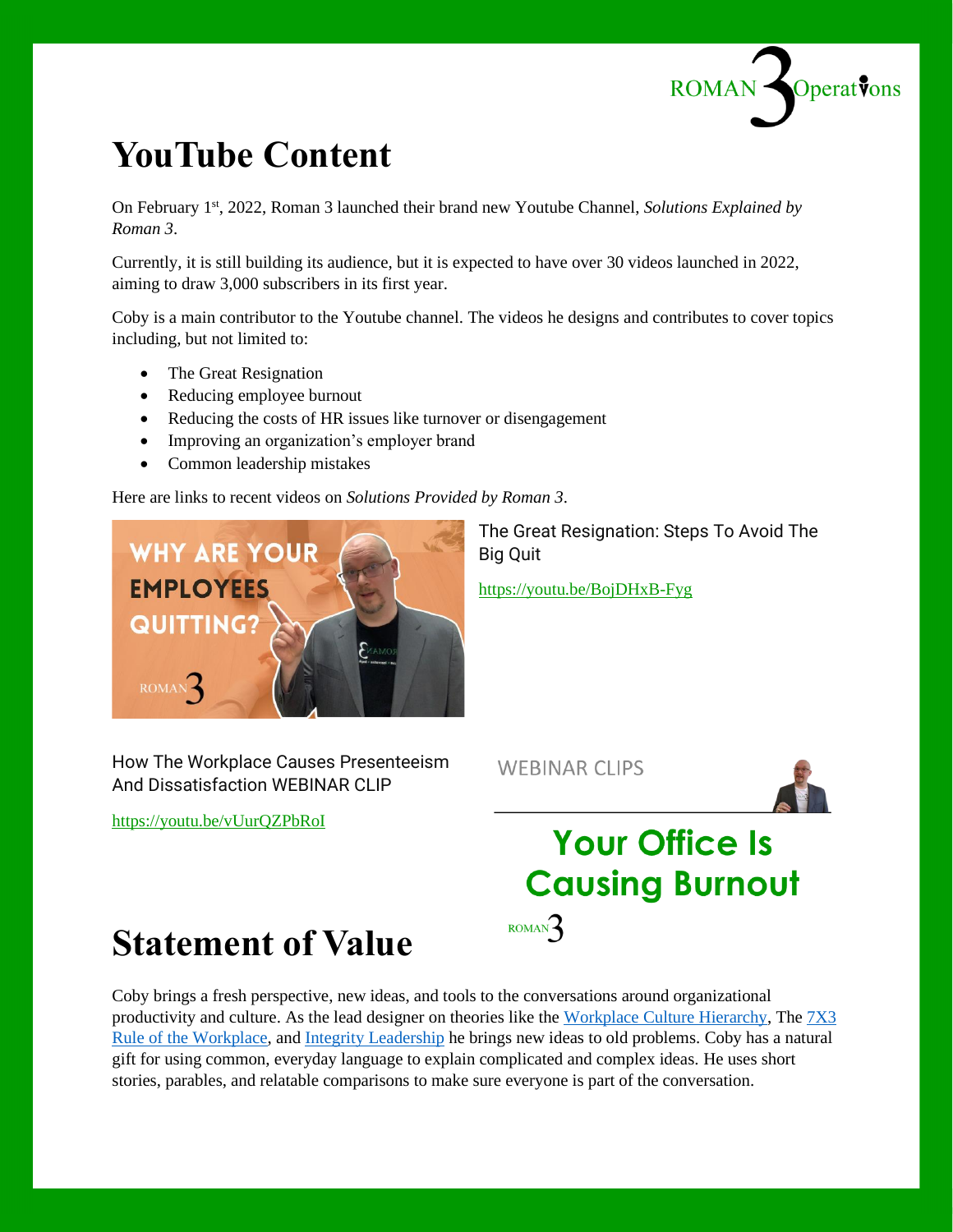

### **Sample Interview Questions:**

Over the course of Coby's training and coaching, he gets asked a lot of questions. Here are some of his favorites:

#### **Confident Leadership**

Why is confidence so important to being a good leader? Isn't confidence just another way to say being a loud and boastful leader? What happens when we do not lead with confidence? What is the best philosophy to guide how we lead?

#### **Diversity, Equity, and Inclusion (DEI)**

Why is DEI so difficult to sustainably implement in most workplaces? How should organizations be starting their DEI efforts? How is DEI connected to talent recruitment and retention? What needs to be in place before you start to ensure long-lasting success with DEI?

#### **Talent Attraction and Employer Brands**

Is The Great Resignation just a short-term problem that can be waited out? Why is it that many businesses are having such a hard time with employee turnover in 2022? What are the underlying problems that are causing employees to quit in such high numbers? Why can't businesses find and keep the talent they are need? Why is an Employer Branding important? What does the workforce expect from businesses in 2022?

#### **Human Resources (HR)**

How can HR professionals be heard by the C-Suite?

What is the financial effect of losing an employee?

HR spends most of its time on recruitment and labour compliance, is that the most effective place for them to focus their time and efforts?

How can HR truly address a workplace culture that is toxic?

What are the missing elements to make any workplace more welcoming and productive?